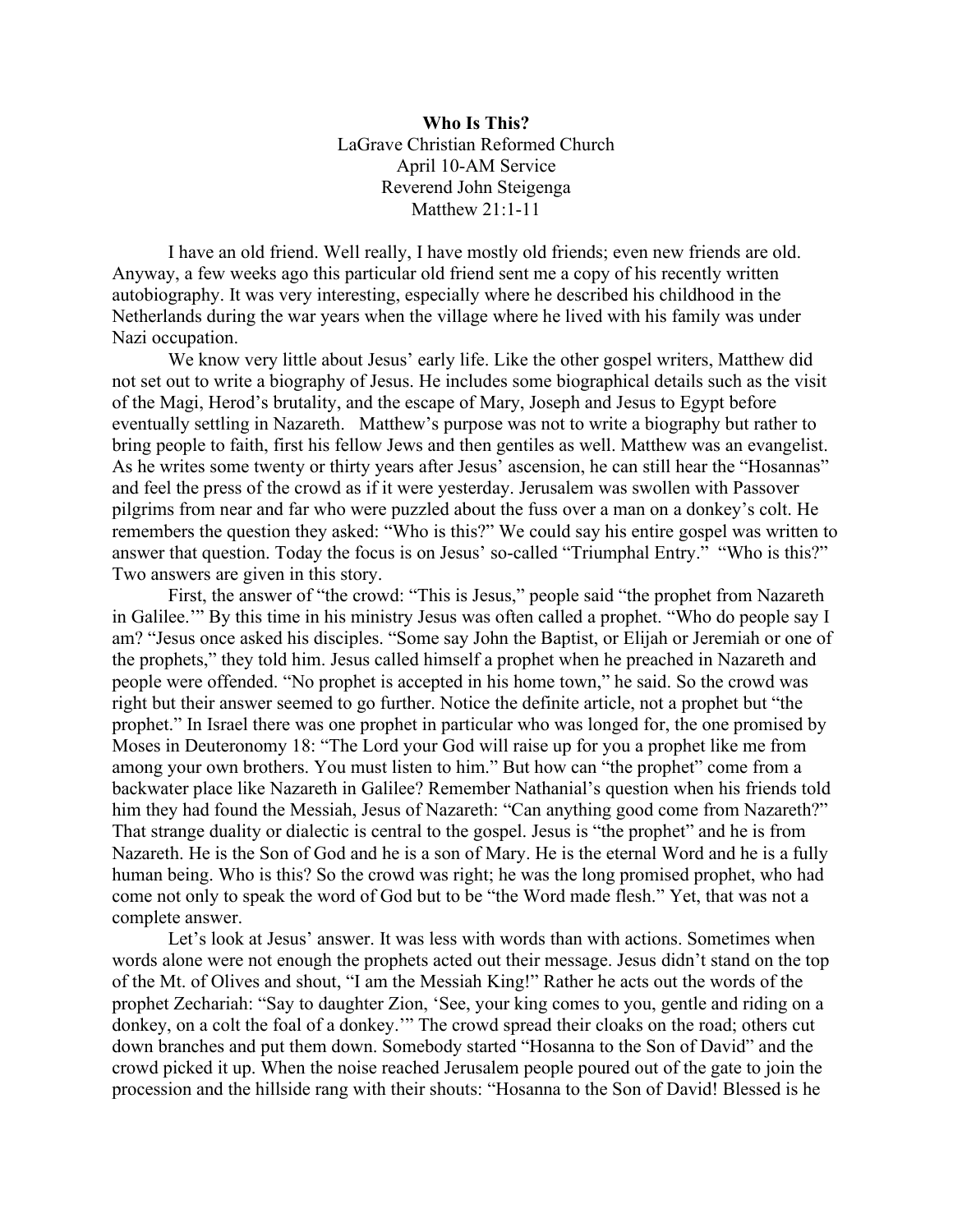who comes in the name of the Lord. Hosanna in the highest." They didn't invent those words; they were quoting Psalm 118. It was both prayer and praise: "O Lord, save us…O Lord be praised here and in heaven."

Jesus set it all up. What we call "Palm Sunday" was not an accident or happenstance. It wasn't as if Jesus just got caught up in the crowd's festive mood. He planned it and set it in motion. He sent two disciples to get the donkey and its colt. He rode on the colt to fulfill the prophecy. He intentionally presented himself as the Messiah King, knowing the effect it would have and what it would lead to. Jesus claims the title of King and this was his coronation day. The people were on board, they were wildly enthusiastic. They couldn't wait to see him in action. But their idea of kingly action turned out to be worlds apart from his. "Who is this?" Why, he's the Messiah King. Yes, but what kind of king?

In Israel's history kings were deliverers. When Jehu was anointed king the people took off their cloaks and laid them down before him. They blew a trumpet and shouted, "Jehu is king." Jehu was a man of action. His first action was to ride out and kill both the current king of Judah and of Israel. Many in the "Palm Sunday" crowd would have welcomed Jesus as a Jehu. But Jesus hadn't come to be that kind of king. That was the unspoken message of his mount: he rides on a donkey's colt. A donkey didn't represent violence but peace. When Alexander the Great rode into Jerusalem 300 years earlier he was on a magnificent warhorse, symbolizing violence and earthly power. Make no mistake, this is the Son of God; this is the eternal King of Kings, riding on a donkey; God on a beast of burden.

In a Palm Sunday sermon, the late Rev. James VanTholen said that Jesus' enemies saw him as an outlaw and by the end of the week they would succeed in having him hung. If he was an outlaw he would merely die for himself, his death for his life. But if he dies as the king he dies as a representative; he dies for his subjects – all who accept his kingship. All 4 of the gospel writers include this story and all take pains to have us see Jesus embracing the mantle of kingship. He did not take it off when he went to the cross; it was symbolized by that crude and cruel crown of thorns. It was as the Messiah King that he died. That's why his death redeems us.

"Hosanna, save us!" the people cried. But the salvation they hoped for was from Roman corruption, not their own. "They were praising a Messiah who was going to kill to save them not a Messiah was going to die to save them." (VanTholen) They were right to declare him their king. Pilate was right when he put that sardonic sign above Jesus bloodied head on the cross: "The King of the Jews."

But both the people and Pilate missed the point. What kind of king rides into town on a donkey? What kind of king submits to a murderous mob? What kind of king looks more like a loser than a winner? That's the mystery of Palm Sunday.

The people wanted him to be their Herod substitute. They dreamed of a return to the golden age of David and Solomon. They hailed him as the leader who would make Israel great again. The last thing they wanted (but the first thing they needed) was a king who would suffer and die. Jesus told Pilate, "My kingdom is not of this world. If it were, my servants would fight to prevent my arrest by the Jews. But now my Kingdom is from another place." He did not say my kingdom is not in this world. It is very much in this world. Jesus taught us to pray "Your kingdom come, your will be done." Wherever God's people "seek justice, love mercy and walk humbly with their God" his kingdom comes. But his kingdom is not of this world and it is not to be identified with any worldly power.

In every age people try to claim Jesus for their side, their party, their nation or their political agenda. As followers of Jesus we must resist that. Many years ago when the late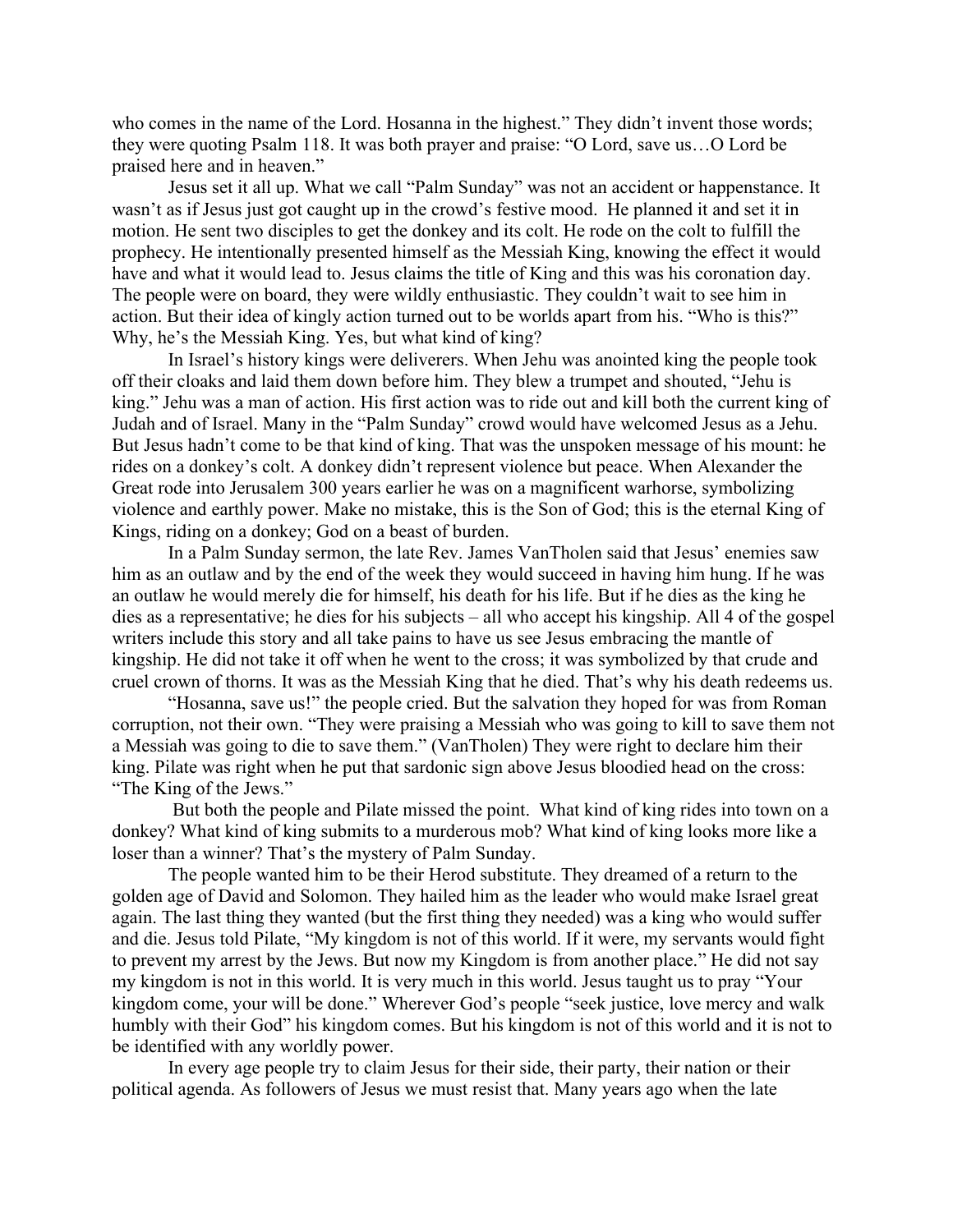congressman Paul Henry served in the Michigan House of Representatives he was asked to give the invocation at the beginning of a legislative session. The atmosphere had been particularly rancorous with Republicans and Democrats deeply divided over a controversial issue. Paul stepped to the podium, asked the members to bow their heads, and prayed, "God our father, we know that you are not a Democrat, but help us remember that you are not a Republican either. Give us guidance and bring us together to do what is right and just for the people of our state." Paul once told me that he had once heard Rev. Eppinga offer a similar prayer. Paul had such strong convictions about this issue that he said that those who seek to exploit the Christian label in non-Christian ways are "using Christ's name in vain."

Jesus is the Messiah King but a very different kind of king from those of this world. Martin Luther wrote, "Look at him! He rides no stallion, which is a war animal, and he comes not with fearful pomp and power, but sits on a donkey… which is ready for the burdens of work that will help human beings. Thereby he shows that he does not come to terrify people, to drive or oppress them, but to help them to carry their burdens and take them on himself."

Many of us know Philip Yancey as the author of wonderful books like "What's So Amazing About Grace" and many others that explore the grace theme. But in his recently published autobiography he tells about growing up in a church and a home where rules, judgment and fear were heavy burdens under which Philip's young soul shriveled. By the time he was in college he was an agnostic, even though he was in a conservative Bible college. He tells about an incident that profoundly shaped his life and future. Students in that college were required to do some sort of missionary field work. Though he was an agnostic Philip joined a team of 3 other students who would go to the local state university to witness on a regular basis. Each week the 4 students would also meet for prayer. They would take turns praying, except for Philip; he never prayed. But then one night he did. He began, "God…" He started again, "God, here we are, supposed to be concerned about those ten thousand students at the university who are going to hell. Well, you know I don't care if they all go to Hell, if there is one. I don't care if I go to hell."

No one in the group moved or said anything. Then he went on. For some reason he'd been thinking recently about the parable of the Good Samaritan. He prayed, "We're supposed to feel the same concerns for university students as the Samaritan felt for that bloodied Jew lying in the ditch. I feel no such concern, I feel nothing."

Then something happened. He had been visualizing the scene: a swarthy Middle Eastern man, dressed in robes and a turban, bending over a dirty, blood-stained form in a ditch. But, he says, "without warning, those two figures now morph on the internal screen of my mind. The Samaritan takes on the face of Jesus. The Jew, pitiable victim of a highway robbery, also takes on another face – one I recognize as my own."

"In slow motion I watch Jesus reach down with a moistened rag to clean my wounds and stanch the flow of blood. As he bends toward me, I see myself, the wounded victim of a crime, open my eyes and spit on him, full in the face. Just that." Philip writes, "The image unnerves me – the apostate who doesn't believe in visions or in biblical parables. I am rendered speechless. Abruptly, I stop praying, rise, and leave the room."

Later, reflecting on that experience he said, "Then it hit me. I was the tramp and God was trying to help me. Every time he leaned over me I spit in his face. What's more, I wanted to remain a tramp. An intelligent, sophisticated tramp by choice." Clearly, that wasn't what God had in mind for Philip Yancey. As he ends the book he writes this testimony: "I came to love God out of gratitude, not fear."